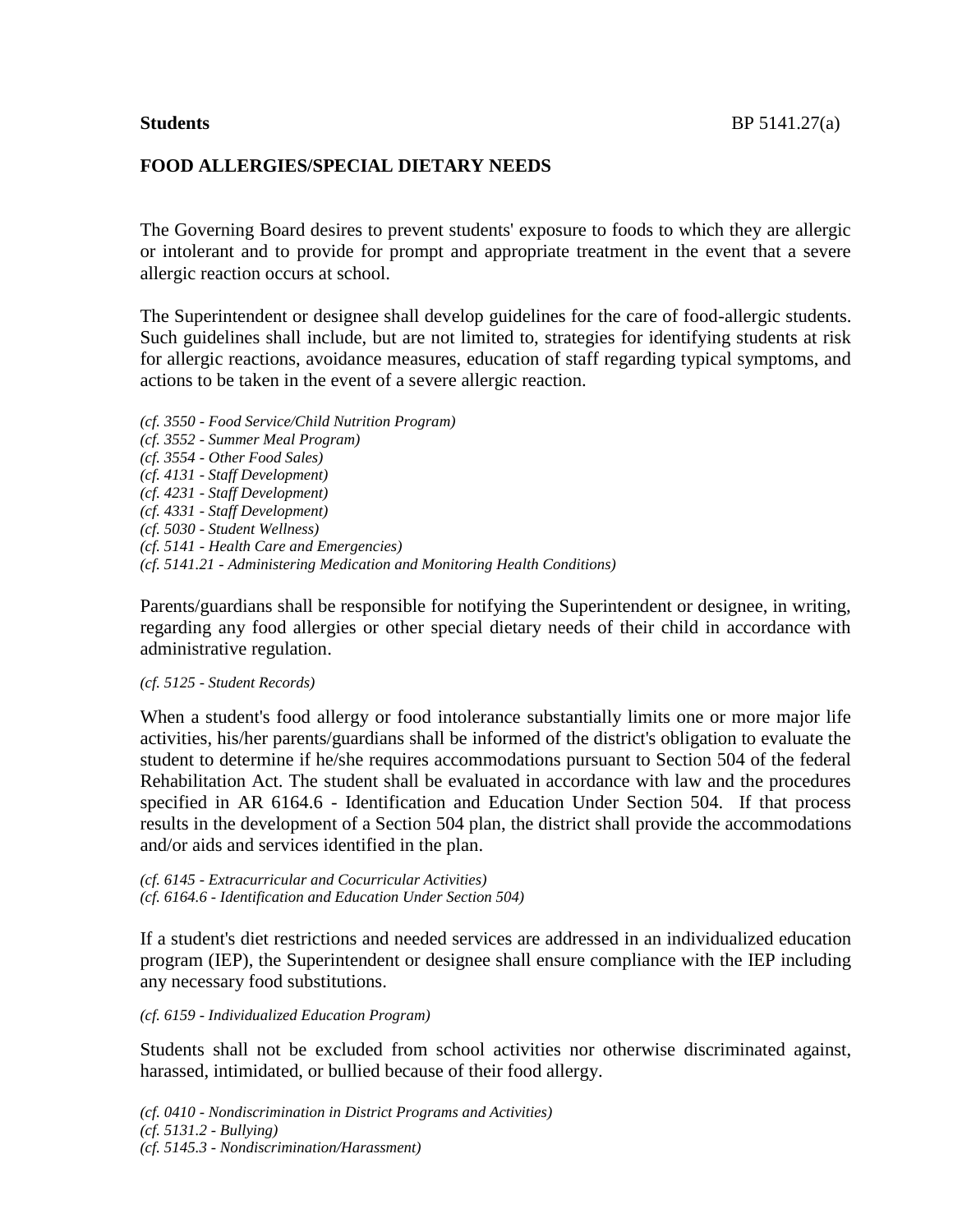Any complaint of alleged noncompliance with this policy shall be addressed through appropriate district complaint procedures.

*(cf. 1312.3 - Uniform Complaint Procedures) (cf. 3555 - Nutrition Program Compliance)*

The district's food services program may, but is not required to, accommodate individual student preferences or diets that are not supported by a statement from the student's health care provider.

*Legal Reference: (see next page)*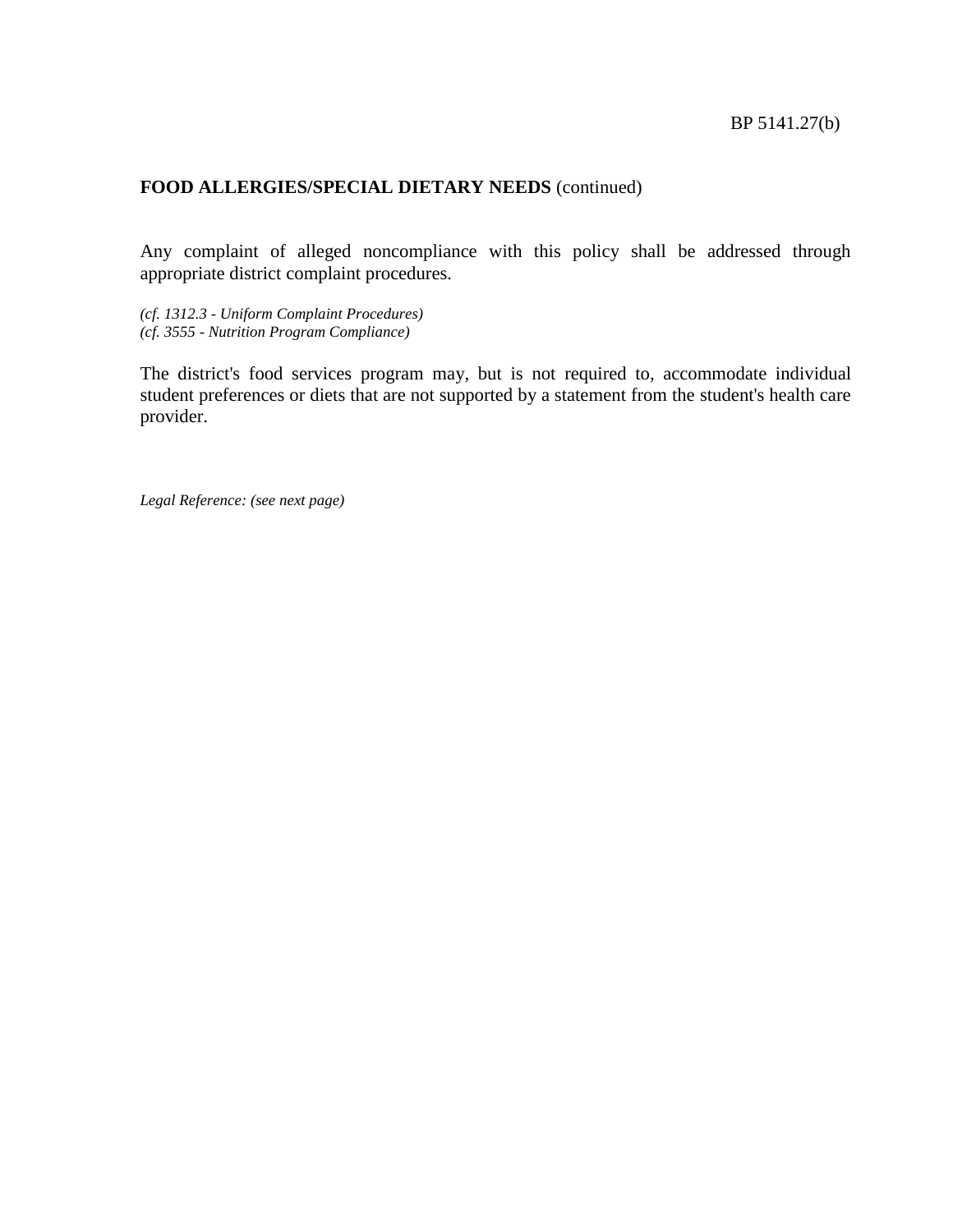#### *Legal Reference:*

*EDUCATION CODE 234.1 Prohibition against discrimination, harassment, intimidation, and bullying 49407 Liability for treatment 49408 Emergency information 49414 Emergency epinephrine auto-injectors 49423 Administration of prescribed medication for student CODE OF REGULATIONS, TITLE 5 600-611 Administering medication to students 15562 Reimbursement for meals, substitutions UNITED STATES CODE, TITLE 20 1232g Family Educational Rights and Privacy Act of 1974 1400-1482 Individuals with Disabilities Education Act UNITED STATES CODE, TITLE 29 701-795a Rehabilitation Act, including: 794 Rehabilitation Act of 1973, Section 504 UNITED STATES CODE, TITLE 42 1751-1769h National School Lunch Program 1771-1791 Child nutrition, especially: 1773 School Breakfast Program 12101-12213 Americans with Disabilities Act CODE OF FEDERAL REGULATIONS, TITLE 7 210.1-210.31 National School Lunch Program 220.1-220.21 National School Breakfast Program 225.16 Meal programs, individual substitutions*

*Management Resources:*

*CALIFORNIA DEPARTMENT OF EDUCATION PUBLICATIONS Training Standards for the Administration of Epinephrine Auto-Injectors, December 2004 FOOD ALLERGY RESEARCH AND EDUCATION PUBLICATIONS School Guidelines for Managing Students with Food Allergies NATIONAL SCHOOL BOARDS ASSOCIATION PUBLICATIONS Legal and Practical Issues Relating to Accommodating Students with Peanut Allergies, Inquiry and Analysis, April 2009 U.S. DEPARTMENT OF AGRICULTURE PUBLICATIONS Accommodating Children with Special Dietary Needs in the School Nutrition Programs: Guidance for School Food Service Staff, 2001 U.S. DEPARTMENT OF EDUCATION OFFICE FOR CIVIL RIGHTS PUBLICATIONS Dear Colleague Letter and Questions and Answers on ADA Amendments Act of 2008 for Students with Disabilities Attending Public Elementary and Secondary Schools, January 2012 WEB SITES California Department of Education, Health Services: http://www.cde.ca.gov/ls/he/hn Food Allergy Research and Education: http://www.foodallergy.org National School Boards Association: http://www.nsba.org U.S. Department of Agriculture: http://www.fns.usda.gov*

*U.S. Department of Education, Office for Civil Rights: http://www2.ed.gov/about/offices/list/ocr*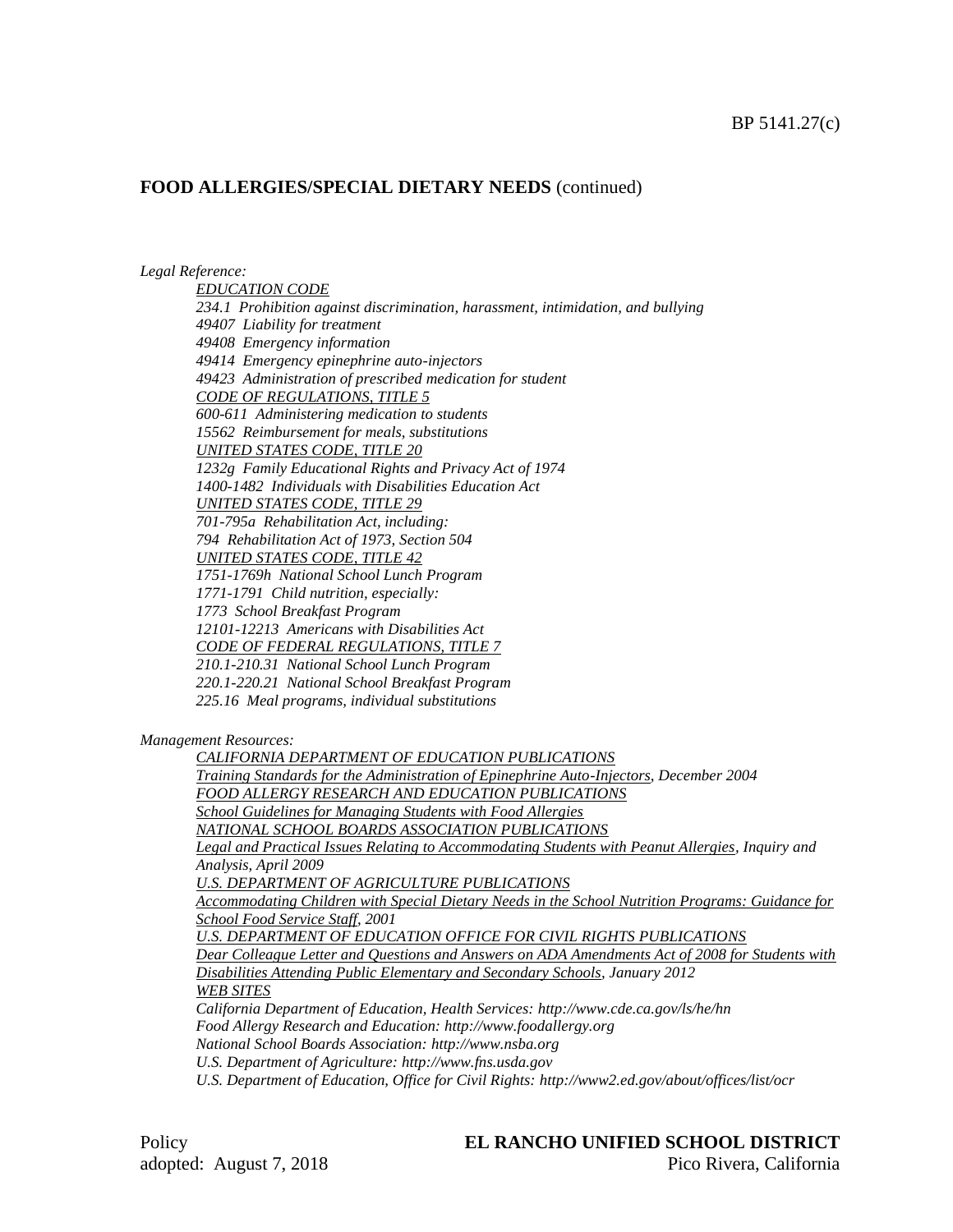## **FOOD ALLERGIES/SPECIAL DIETARY NEEDS**

# **Definitions**

*Special dietary needs* include food intolerances, allergies, and other medical needs that may require avoidance of specific foods.

*Food allergies* are abnormal responses of the body's immune system to certain foods or ingredients.

*Anaphylaxis* is a potentially life-threatening hypersensitivity to a substance and may be caused by a food allergy. Symptoms may include shortness of breath, wheezing, difficulty breathing, difficulty talking or swallowing, hives, itching, swelling, shock, or asthma. (Education Code 49414)

*Epinephrine auto-injector* is a disposable drug delivery system with a spring-activated needle that is designed for emergency administration of epinephrine to provide rapid, convenient first aid for persons suffering a potentially fatal reaction to anaphylaxis. (Education Code 49414)

## **Notification by Parent/Guardian**

The parents/guardians of any student who has a known food allergy or other special dietary need shall notify the Superintendent or designee, in writing, and provide written medical documentation, signed by the student's health care provider, that describes the nature of the student's condition, instructions, and necessary medications. If the student's condition requires food substitutions or modifications in school meals, the written statement shall also describe the specific foods to be restricted and the foods that should be substituted.

## **Health Plan**

Upon receiving notice of a student's food allergy or other special dietary need, the Superintendent or designee shall ensure that a written health plan is developed, in consultation with the student's parents/guardians and health provider, to manage the student's needs while at school or at a school-sponsored activity. The plan shall seek to minimize the student's risk of exposure to the allergen and address actions to be taken if exposure occurs. As appropriate, the plan may include specific food prohibitions and substitutions, an identification of common school rooms where the student may be exposed, staff responsibilities, information and training to be provided to staff, accommodations and services to facilitate the student's participation in the educational program, and medical/emergency protocols.

When a student with a food allergy or other special dietary need has been identified as disabled pursuant to Section 504 of the Rehabilitation Act of 1973 or the Individuals with Disabilities Education Act, necessary accommodations and services shall be identified as part of the student's Section 504 services plan or individualized education program, as appropriate.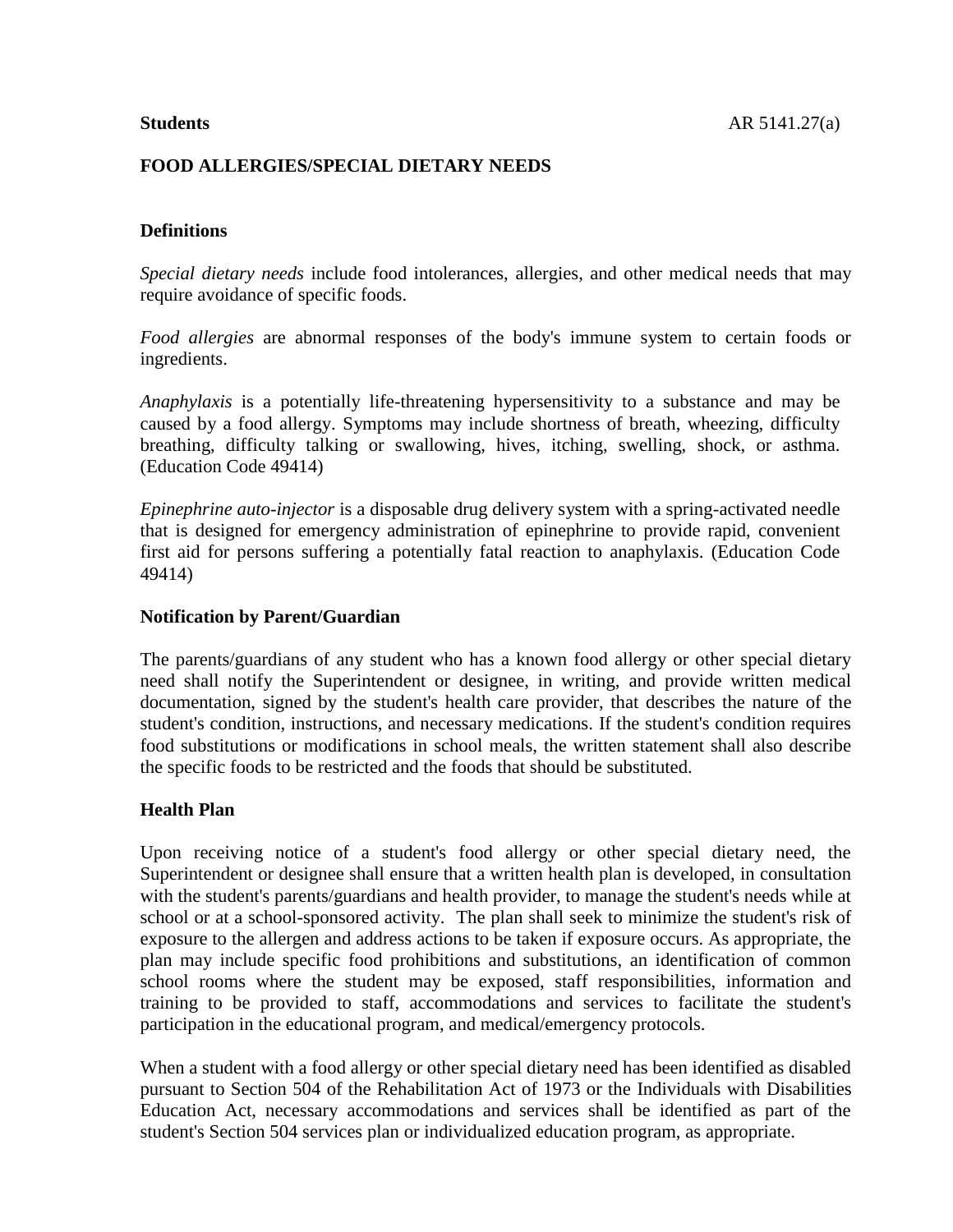*(cf. 5141.24 - Specialized Health Care Services) (cf. 6159 - Individualized Education Program) (cf. 6164.6 - Identification and Education Under Section 504)*

#### **Prevention Strategies**

To minimize students' exposure to foods to which they are allergic, the Superintendent or designee shall, at a minimum, implement the following preventive measures:

1. Notification to District Staff

When notified by the parent/guardian that a student has a food allergy, the Superintendent or designee shall inform the student's principal, teacher(s), bus driver, school nurse, coach, and/or any other personnel responsible for supervising the student.

The principal or designee shall notify substitute staff of the identity of any students with known food allergies and the school's response plan.

*(cf. 5125 - Student Records)*

#### 2. Food Services

The district's food services program shall make food substitutions in breakfasts, lunches, and after-school snacks when students are considered to have a disability under Section 504 that restricts their diet and when a health care provider has signed a statement of need that includes recommended alternate foods. (7 CFR 210.10, 220.8)

- *(cf. 3550 - Food Service/Child Nutrition Program)*
- *(cf. 3552 - Summer Meal Program)*
- *(cf. 3554 - Other Food Sales)*
- *(cf. 5030 - Student Wellness)*
- *(cf. 5148.2 - Before/After School Programs)*

Substitutions may be made on a case-by-case basis for students who do not have a disability under Section 504 but who cannot consume the regular breakfast, lunch, or after-school snack because of medical or other special dietary needs, when supported by a statement of need signed by a health care provider. (7 CFR 210.10, 220.8, 225.16)

The district's food services staff shall check food labels or specifications to ensure that foods do not contain traces of substances to which the student is allergic.

Under no circumstances shall food services staff prescribe nutritional requirements or revise a diet order prescribed by a health care provider.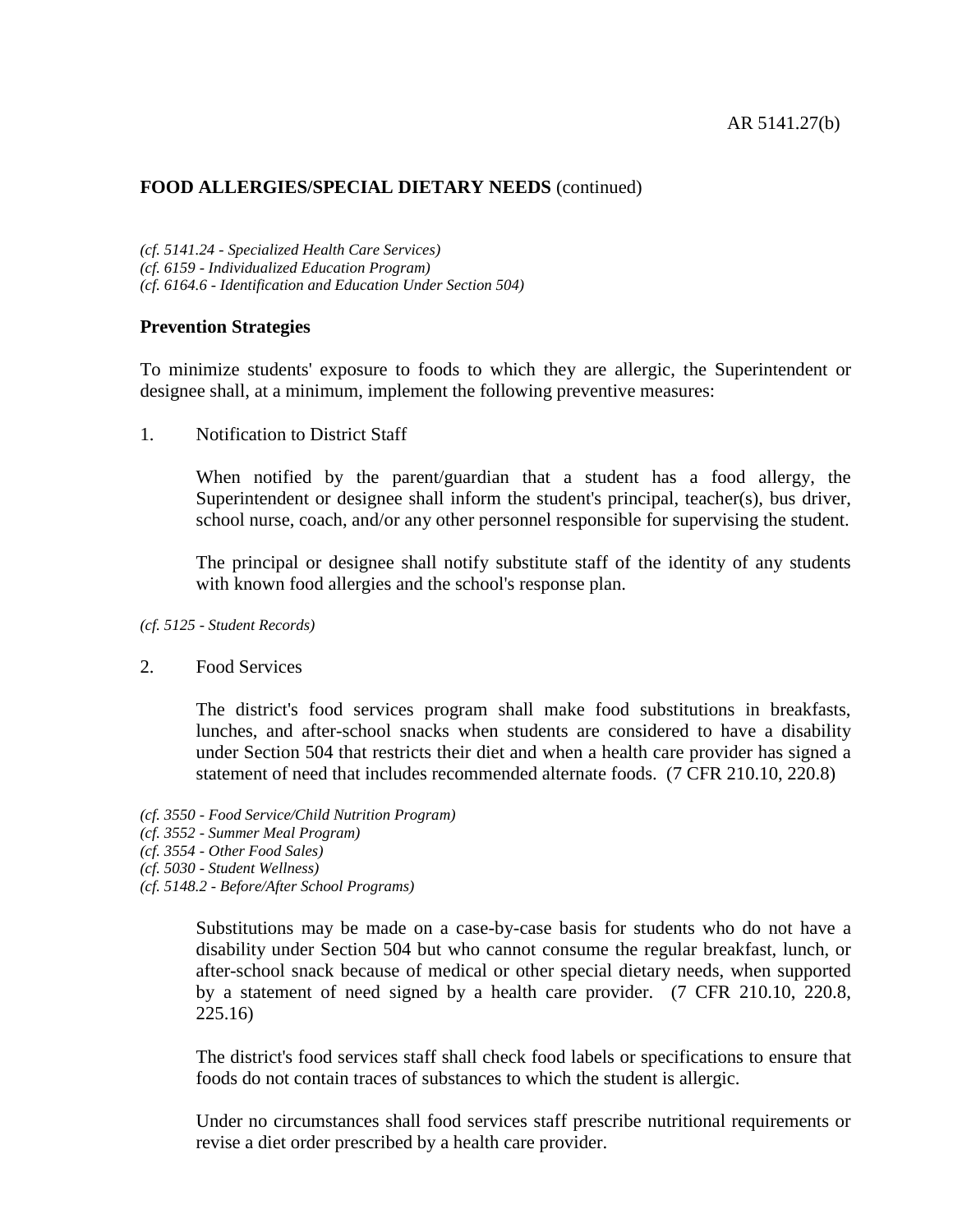Food substitutions shall not result in any additional cost to the student.

3. Class Parties/School Activities

Without identifying the student, the principal or teacher may notify parents/guardians of other students in the class that a student is allergic to a specific food and may request that certain foods not be provided at class parties or other school events.

Whenever the ingredients in any food served at class parties or other school activities are unknown, the student shall be encouraged to avoid the food.

4. Sanitation and Cleaning

To avoid spreading allergens, cafeteria tables and classroom surfaces shall be cleaned with fresh cloth or disposable paper towels utilizing cleaning products known to effectively remove food proteins, excluding waterless cleaners or instant hand sanitizers that do not involve a wet-wash step. Cross-contact from a sponge or cloth used to clean allergen-containing tabletops shall be avoided.

Staff shall use and promote hand-washing using soap and water before and after food handling.

Students shall be notified that exchanging meals or utensils is prohibited.

5. Professional Development

Schoolwide professional development shall be provided to appropriate staff on the identification and management of food allergies, including avoidance measures, typical symptoms, the proper use of epinephrine auto-injectors, documentation and storage of medication, and emergency drills.

*(cf. 4131 - Staff Development) (cf. 4231 - Staff Development) (cf. 4331 - Staff Development)*

#### 6. Supervision of Students

When available, staff who are trained and knowledgeable about symptoms of anaphylaxis and actions to take in an emergency shall provide supervision in the classroom and cafeteria, on the playground, and on field trips or other school activities whenever students known to have a food allergy are present.